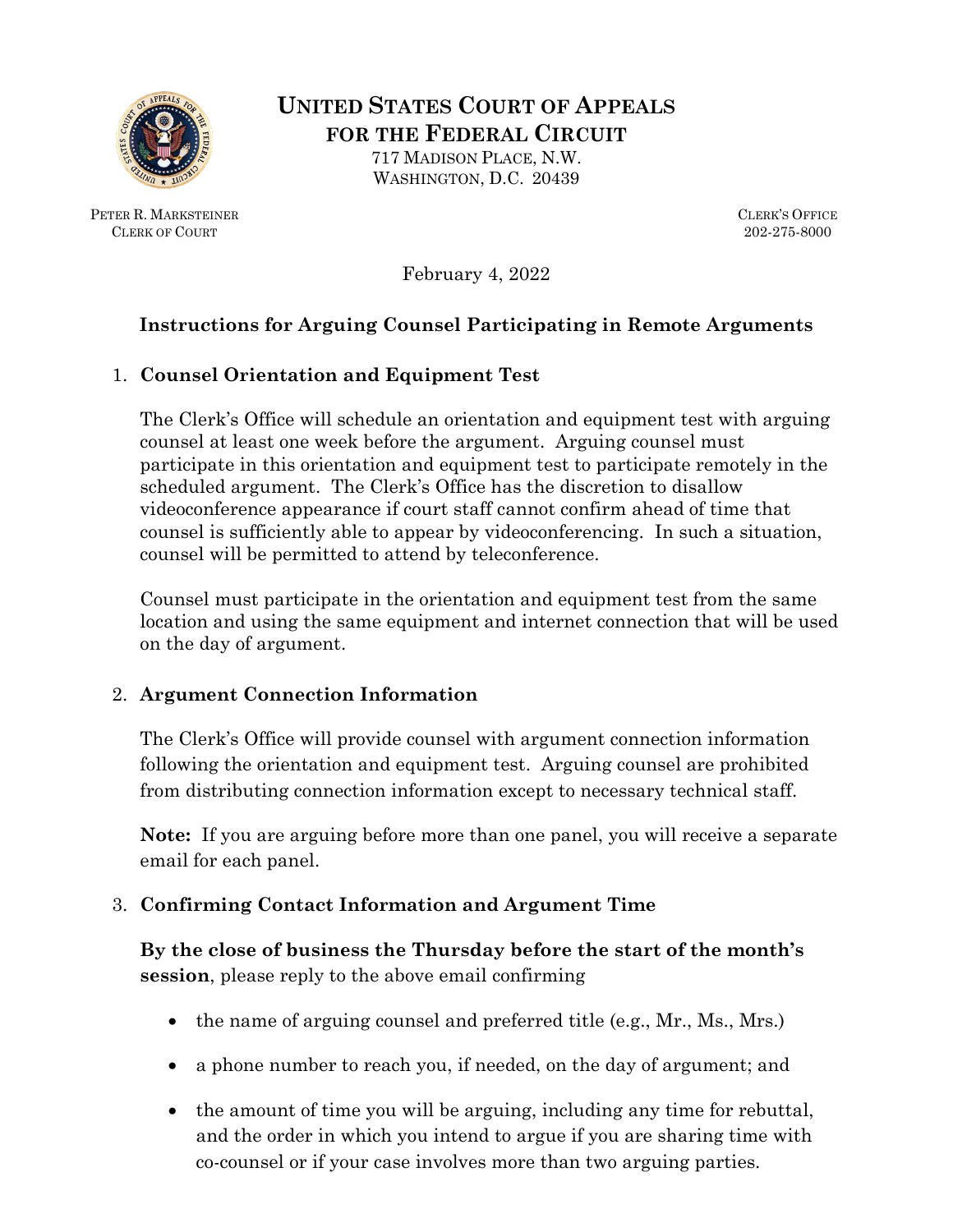### 4. **Connecting to Argument**

On the day of argument, please click the link provided by the Clerk's Office to connect to the videoconference **between 9:00 and 9:15 a.m. (Eastern)**. Once all counsel join, the courtroom deputy will take roll, confirm connections, test audio and video quality, confirm virtual backgrounds, and provide additional pre-argument instructions. The courtroom deputy will then place all counsel into breakout rooms until the court is ready to proceed with each case.

Argument may begin prior to 10:00 a.m. at the discretion of the panel. Each case will be argued one after the other with only a brief pause between cases. Unless otherwise noted, cases will be heard in the order listed on the court calendar. **Counsel must remain connected to the conference until dismissed by the court or courtroom deputy.**

#### 5. **Panel Members**

The names of panel members will be posted on the [Daily Schedule](https://cafc.uscourts.gov/daily-schedule/) of the court's website under the Argument menu no later than 9:00 a.m. the morning of the session. The courtroom deputy will also identify the names of the panel members during roll call, and this information will also be on the public audio access feed.

#### 6. **Waiting for Argument**

While waiting for your case, you will be in a breakout room and unable to see or hear the courtroom or proceedings. Instead, you may listen to the court's audio streaming to monitor the timing of your argument, available [here.](http://www.cafc.uscourts.gov/daily-schedule)

When moving to your case, the courtroom deputy will enter your breakout room, reconfirm your audio and video, and bring you into court. **You must have all other audio, including the court's argument livestream, turned off at that time.**

#### 7. **Presenting Your Argument**

Before the presiding judge calls your case, the courtroom deputy will confirm that all participants can see and hear each other.

You are expected to mute your audio while not presenting argument, and the courtroom deputy will ensure this occurs. **Please do not unmute yourself until directed to proceed.** You will be expected to leave your video on for the duration of argument, unless directed otherwise.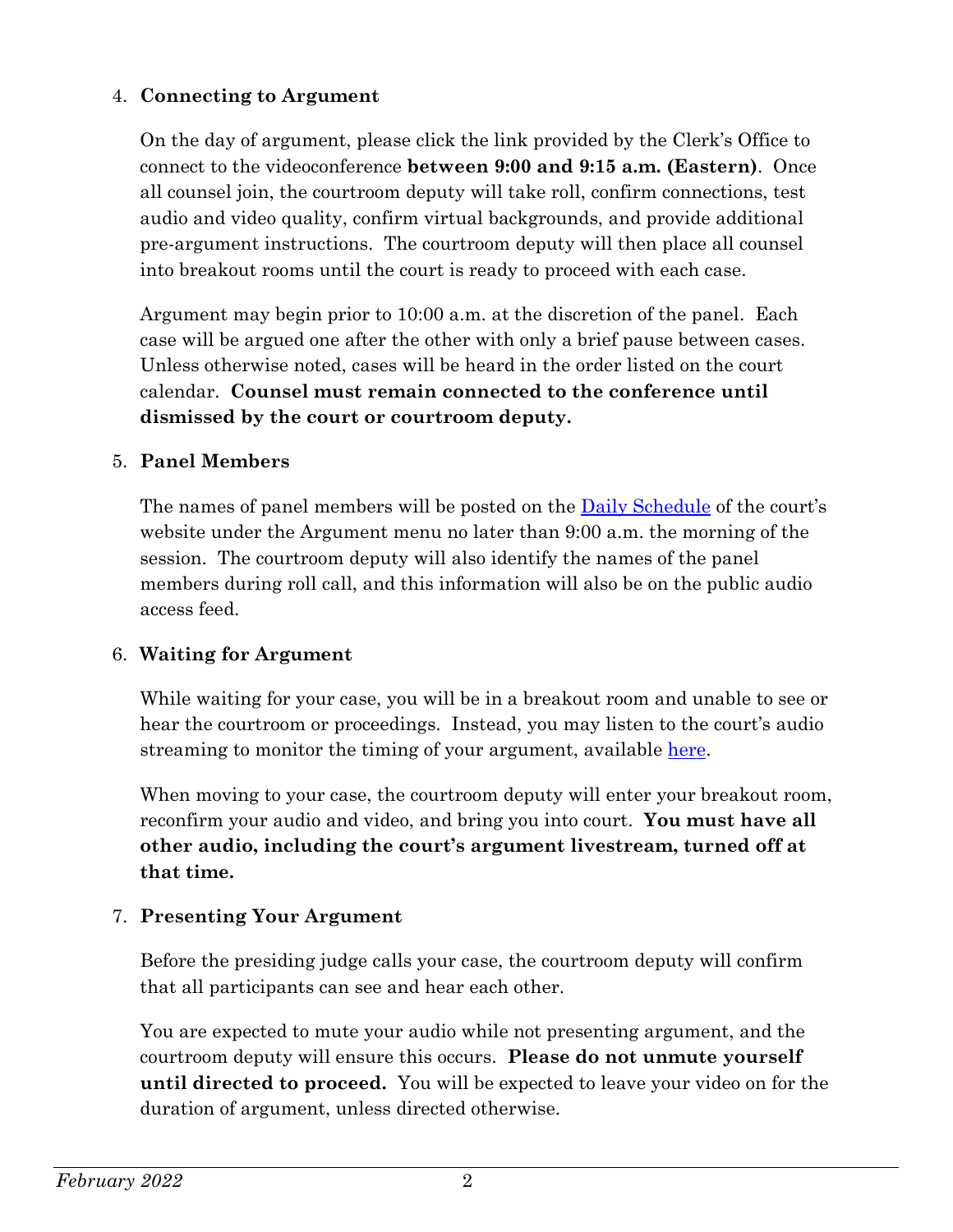**Note:** The courtroom deputy cannot turn on your video or unmute you. If you receive a prompt to unmute or turn on your video, you must do so immediately.

## 8. **Tracking Time During Your Argument**

A digital timer will appear as a separate participant in the videoconference. The courtroom deputy will start the timer when you begin speaking ("green light"). If you have rebuttal time, the timer will turn yellow when you enter rebuttal. When your total time elapses, the timer will appear red and begin counting up.

# 9. **Decorum During Argument**

Although you are appearing remotely, **the court is in session and ordinary rules of decorum apply, including the requirement that counsel appear in appropriate courtroom attire.**

Counsel must present argument

- from a location free from disruptions (i.e., a private room or office with the door and windows closed);
- using the court's pre-selected virtual background, available [here](http://www.cafc.uscourts.gov/wp-content/uploads/Counsel-Zoom-Background.jpg) (see instructions later in this document on how to apply the background); and
- with only counsel appearing in the video frame.

Counsel may present argument from a standing or seated position. **Counsel may not be seated in a swivel chair or other visibly distracting chair.**

# 10.**Handling Disruptions**

**In the event you or a judge disconnect from the videoconference during your case,** the courtroom deputy will announce it and pause the proceeding and clock. If you disconnect, try to reconnect using the previously provided link. If you are unable to reconnect, use the phone number provided with the connection link. As a last resort, the courtroom deputy will reconnect you by telephonic conference, and argument will continue with you participating by audio only.

In an emergency, call the Clerk's Office at 202-275-8049. If you disconnect from a breakout room, you may not be admitted immediately to the videoconference when you rejoin. When you are re-admitted, assume you will be visible and audible to judges, court staff, and the public.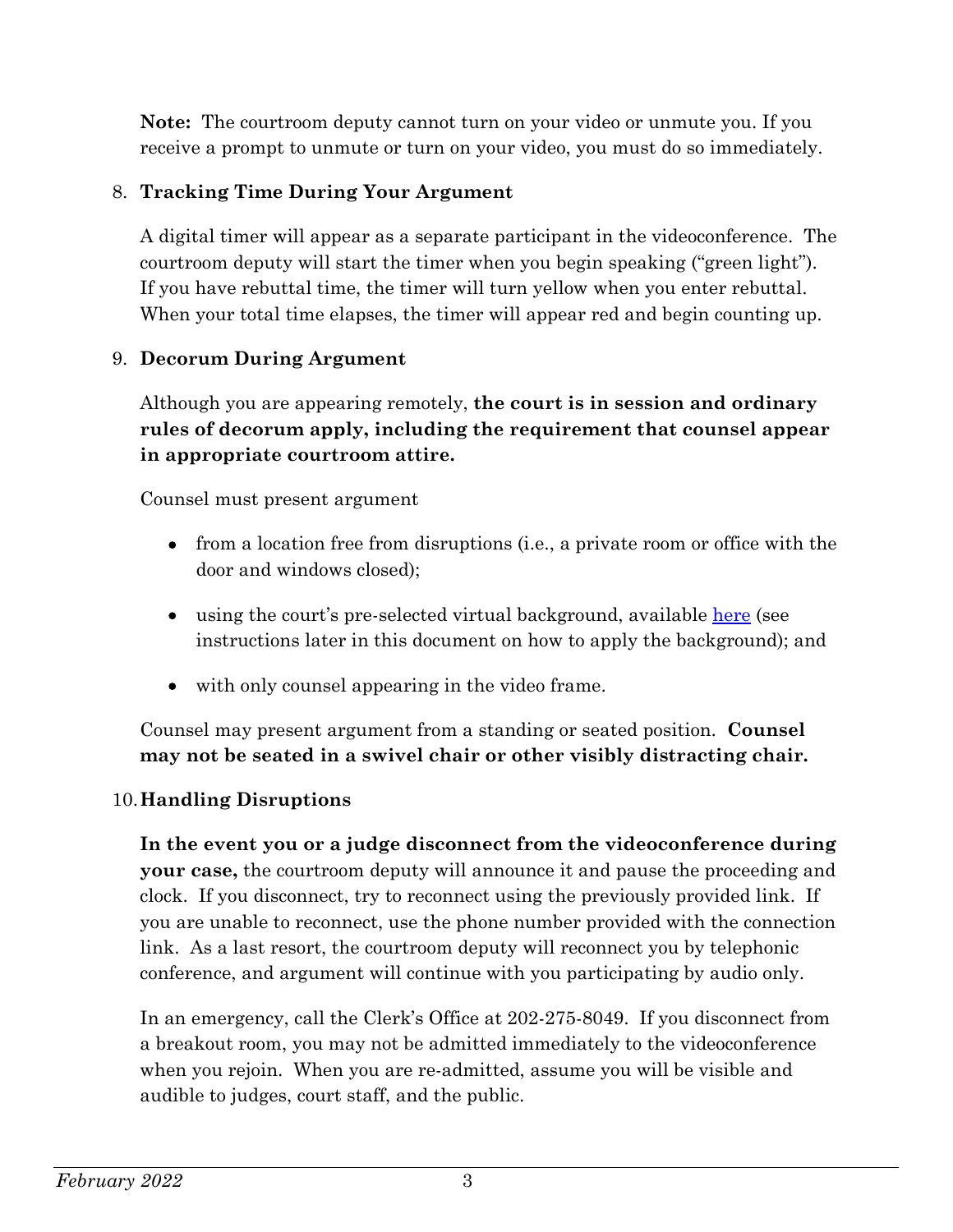During your argument, please interrupt if you lose audio from arguing counsel or the panel. Do not interrupt if you lose another individual's video feed. If you are unable to interrupt the argument, please drop from the call (which the courtroom deputy will see) or dial the emergency number provided above.

To minimize audio disruptions during argument, you must disable notifications associated with applications on your device. You must also ensure your phone is in silent or airplane mode.

### 11.**Recording Prohibited**

The recording, photographing, broadcasting, transmitting, or capturing of any audio, video, or image from any aspect of the videoconference is prohibited.

### 12.**Public Access to Argument**

Given the extraordinary public health emergencies in the National Capital Region and the resulting restrictions on public access to the courthouse, the U.S. Court of Appeals for the Federal Circuit is providing media and public access to the audio stream of each argument during the court's monthly sessions.

The streaming audio feeds begin at approximately 9:30 a.m. (Eastern) each scheduled day of argument and are available [here](https://www.youtube.com/channel/UC78NfBf28AQe3x7-SbbMC2A/) or the [Daily Schedule](http://www.cafc.uscourts.gov/daily-schedule) on the court's website. Attendees should plan to connect to the feed no later than 9:45 a.m. since arguments may start before 10:00 a.m. Recordings of all arguments will be posted on the court's [website](http://www.cafc.uscourts.gov/oral-argument-recordings) after the conclusion of arguments each day. **There will be no video feed or recording of the argument, and only arguing counsel will be permitted to join the videoconference.**

**If you have questions before your argument, please call 202-275-8035.**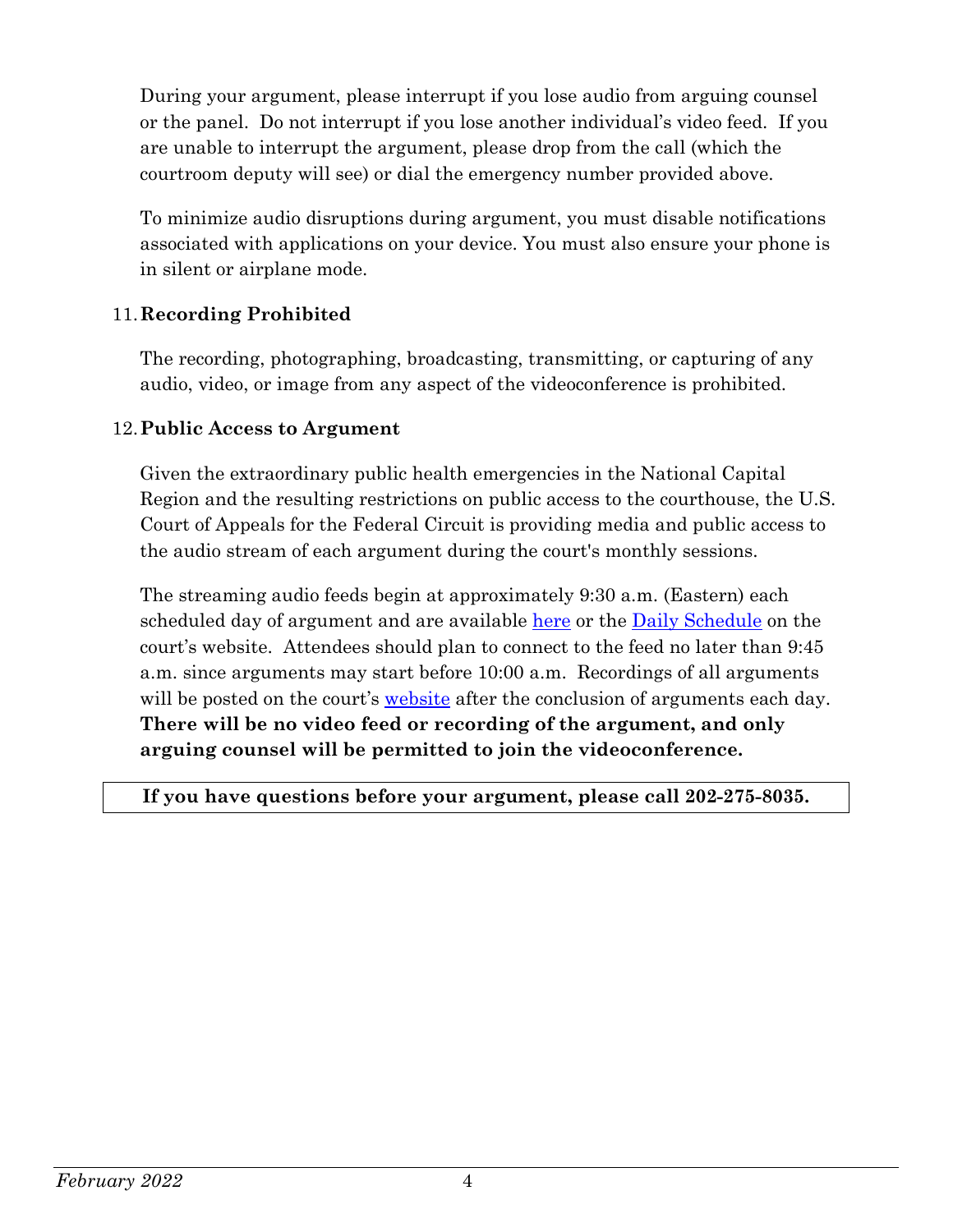### **How to Connect and Participate in the Videoconference**

You will need a computer with an internet connection. To minimize connection issues, you will be encouraged to close out of any unnecessary applications on your device, including email platforms. Please connect using a desktop or laptop.

1. Click the link provided in the email from the Clerk's Office. If you get an access or connection error, like the image below, try using an alternative browser.



2. You should see a page that appears as below. The meeting should launch automatically. If it does not, click "Launch Meeting":

Click Open Zoom Meetings on the dialog shown by your browser

If you don't see a dialog, click Launch Meeting below

By clicking "Launch Meeting", you agree to our Terms of Service and Privacy Statement

**Launch Meeting** 

3. Once connected, you will be placed in a waiting room until the courtroom deputy admits you. You will see a message reading "The meeting host will let you in soon." Wait patiently on this screen until admitted, and **do not close out of the window**. While waiting, you can adjust your settings by clicking the link at the bottom, "Test Speaker and Mic." We recommend checking your audio settings, video settings, and background settings.

**Note:** When joining, you may be prompted to enter your name. If you are, make sure you enter your full name in the format **First M. Last**. You will not be prompted to enter your name if you have previously selected to always enter under a specific name. You can check or update the name you have selected to enter under through Zoom's web portal. To do so, perform the following steps:

- a. Sign in to the Zoom [web portal.](https://zoom.us/)
- b. Click **Profile** in the left sidebar.
- c. Click **Edit**, located to the right of your name.
- d. Enter your full name and display name. The display name is what will appear for others when you join a meeting.
- e. Scroll down and click **Save**.

**(Reminder, you will not be admitted to the Zoom if your display name differs from the name you provided the court for arguing counsel)**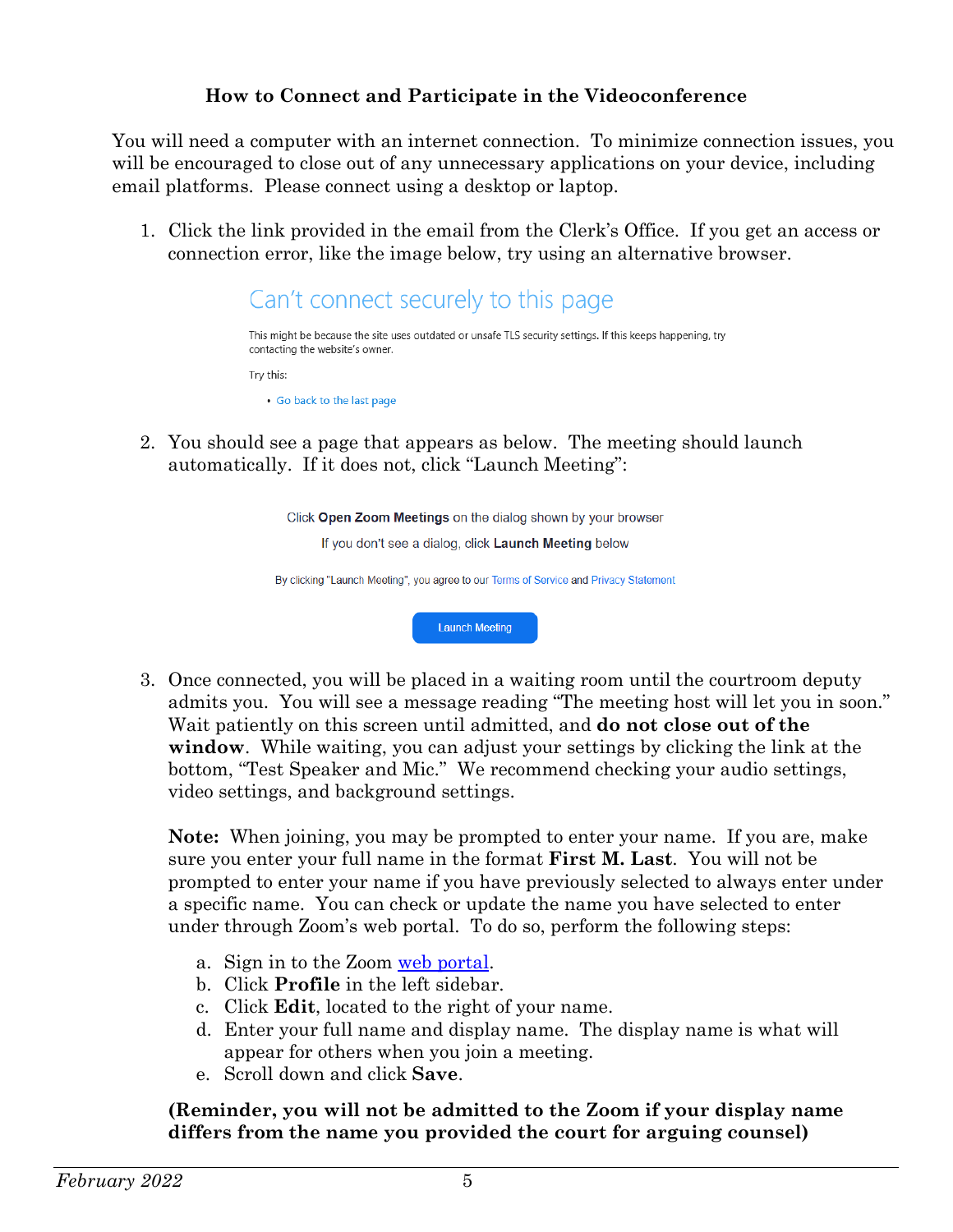4. Once admitted, you will be prompted to join your audio unless you have pre-selected to automatically join audio by computer when joining a meeting. When prompted, you will see the screen below. Click "Join with Computer Audio."

| Choose ONE of the audio conference options                            |                   |                       |  |
|-----------------------------------------------------------------------|-------------------|-----------------------|--|
|                                                                       | <b>Phone Call</b> | <b>Computer Audio</b> |  |
| <b>Join with Computer Audio</b><br><b>Test Speaker and Microphone</b> |                   |                       |  |
| Automatically join audio by computer when joining a meeting           |                   |                       |  |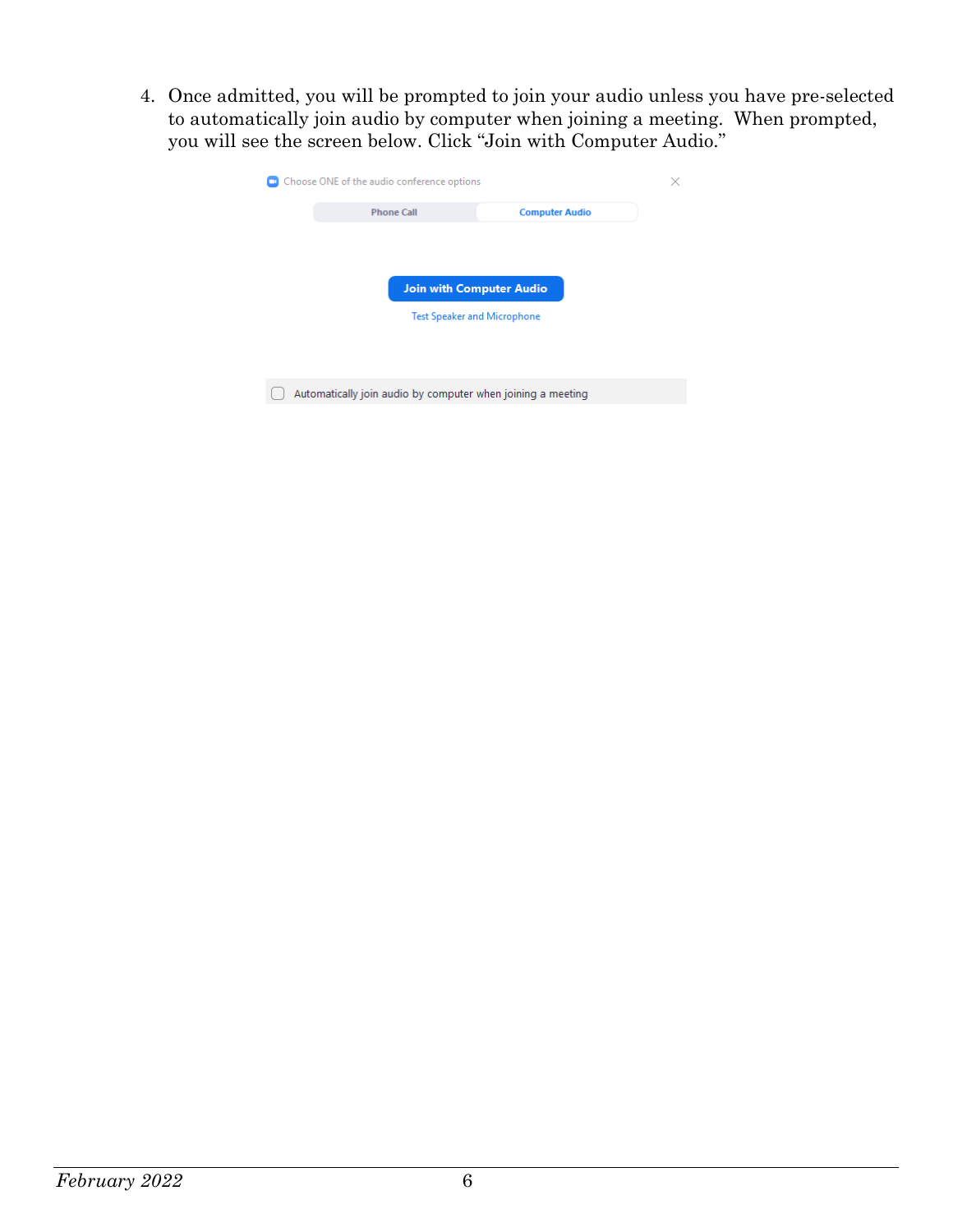#### **Videoconference Features and Settings**

**Note:** If you are not connecting via a desktop or laptop, some of the settings and features may appear in different locations. Please use a desktop or laptop. This page includes important information regarding the court's use of videoconferencing. Subsequent pages include general information on how to use Zoom settings and features.

#### • **REQUIRED VIDEO SETTINGS**

To the extent possible (may not be possible based on webcam or computer used), arguing counsel must adjust the below video settings. This can be done by clicking the up arrow to the right of the camera button in the bottom left of the videoconference, then clicking **Video Settings...**

- o Check **Original ratio**
- o Uncheck **HD**
- o Uncheck **Mirror my video**
- o Uncheck **Touch up my appearance**

#### • **REQUIRED VIRTUAL BACKGROUND**

The court requires all participants to use a pre-selected video background, available [here.](http://www.cafc.uscourts.gov/wp-content/uploads/Counsel-Zoom-Background.jpg) Download the image and save it locally. To add the virtual background in the videoconference, do the following:

- o Click the up arrow to the right of the camera button in the bottom left of the videoconference, then click **Choose Virtual Background...**
- o Click the **+** icon on the right side of the screen, then click **Add Image**.
- o Select the image at the file path where you saved it, then click **Open**.
- o The image should appear in the list of virtual backgrounds and be applied automatically. If it did not apply automatically, click on the image.

#### • **DISABLED VIDEOCONFERENCE FEATURES**

The court has opted to disable certain features in the videoconference. You will not be able to do the following:

- o Chat, including private chat messages
- o Record or livestream the videoconference
- o React or send non-verbal feedback
- o Rename yourself
- o Share your screen or show a whiteboard
- o Enable HD video
- o Use a video filter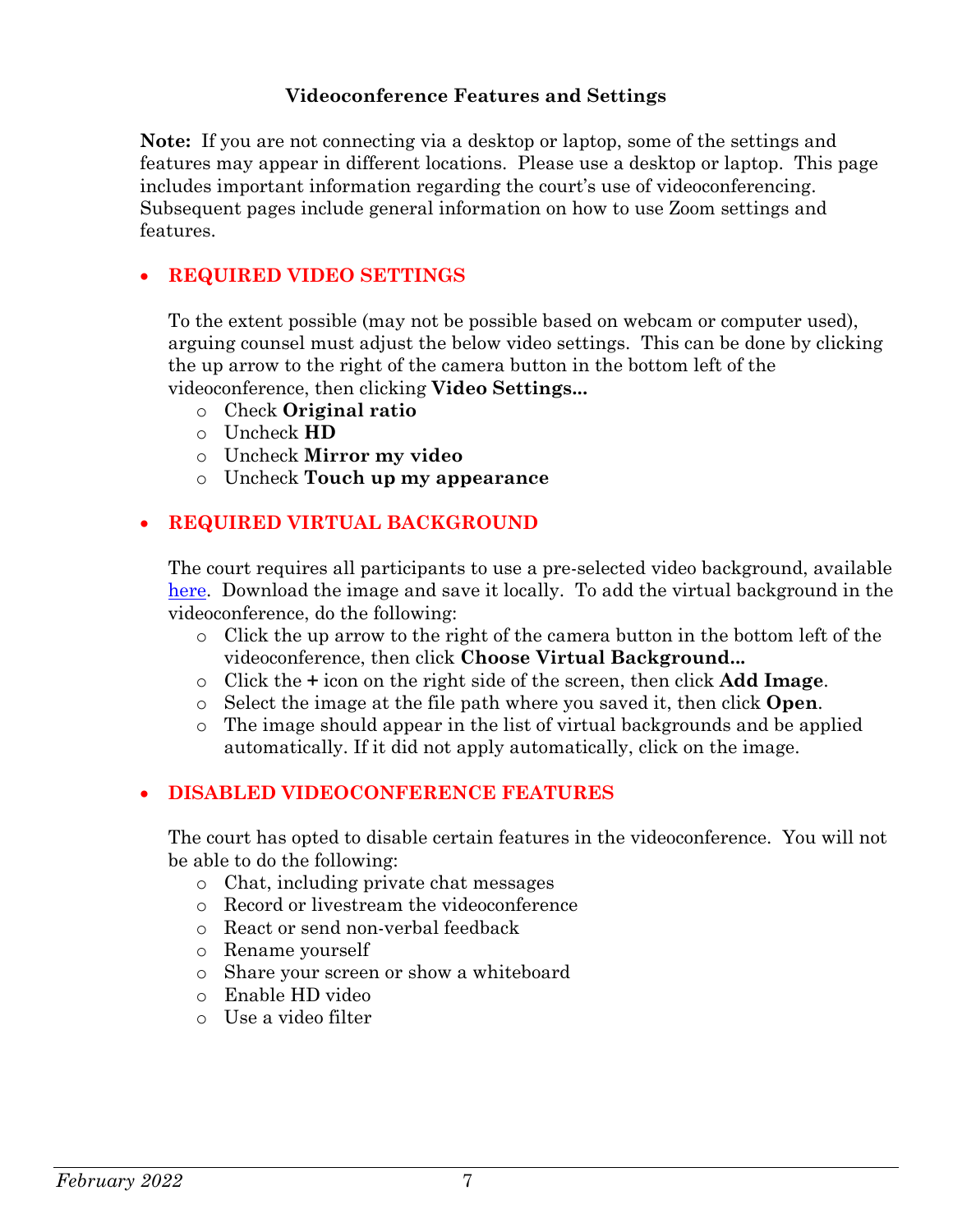# • **Muting/Unmuting**

To toggle mute/unmute, click the button on the bottom left corner.



You can also toggle mute using one of the following methods:

- o Hover over your name in the **Participants** window and click **Mute** or **Unmute**.
- o In the upper right corner of your video window, click **Mute** or **Unmute**.
- o In the upper right corner of your video window, click the three dots and select **Mute my Audio** or **Unmute my Audio**.
- o You can key-bind mute in your settings. The default key-bind is **Alt + A**.
- o You can temporarily unmute by holding the spacebar.

## • **Turning Video On/Off**

To toggle video on/off, click the button on the bottom left corner.



You can also toggle video in the upper right corner of your video window by clicking the three dots and selecting **Stop my Video** or **Start my Video**

## • **Viewing/Hiding Participants**

The **Participants** window can be used to see a roster of all participants. To view, click the button in the bottom center of your screen. The number to the right of the icon lists the total number of participants. You can hide the **Participants** window by clicking the button again, or by clicking the down arrow on the left of the window and then **Close**.



Unless you have **Hide Non-Video Participants** active, you will see all participants on your screen, including internal court lines. We recommend hiding non-video participants in order to ensure you see exactly who you need to on your screen and nothing superfluous. You can hide non-video participants via the following methods:

 $\circ$  Click on the three dots in the upper right corner of any participant's window, then select **Hide Non-video Participants**.